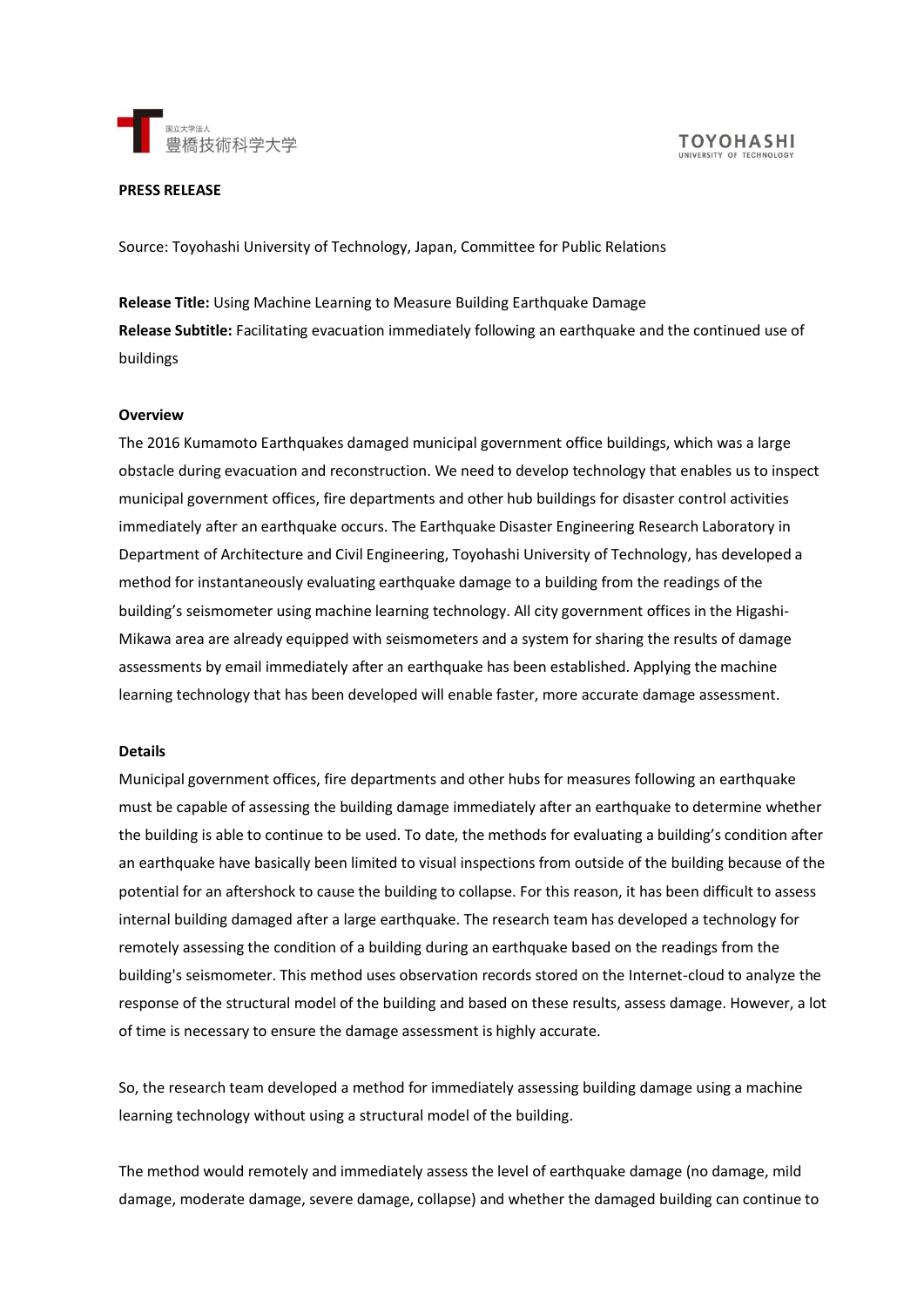

# **TOYOHASHI**

be used (safe, caution needed, dangerous) from images of the wavelet spectra in the observation waveforms from the seismometer using the CNN (Convolutional Neural Network) machine learning method. Edisson Alberto Moscoso Alcantara, the lead author and doctoral student, explains damage assessments using the new method will be faster than the conventional method using a structural model of the building.

# **Development Background**

"Machine learning technology is rapidly spreading across the field of earthquake preparedness. Previously, assessing damage to a building was dependent on human experience. In the future, this will be automatically handled by AI. The goal of the research is to establish a method for remotely assessing the condition of a building right after an earthquake without having to send someone to the site. At first, we worried that simply reading seismometer waveforms would not be able to assess the damage incurred. We learned that using the wavelet spectra enables damage assessments to be considerably accurate," says Professor Taiki Saito, the leader of the research team.

# **Future Outlook**

The method for assessing earthquake damage developed by the research team may be applicable irrespective of the differences in buildings, such as the number of floors or the structure of the building. A real-time seismic testing system developed by Toyohashi University of Technology is already being used in city government office buildings in the Higashi-Mikawa area. Hopefully, the new method will enable faster and more accurate seismic diagnosis to improve local communities' ability to respond in a disaster.

# **Reference**

Edisson Alberto Moscoso Alcantara, Michelle Diana Bong and Taiki Saito (2021). Structural Response Prediction for Damage Identification using Wavelet Spectra in Convolutional Neural Network. Sensors 2021, 21(20), 6795; https://doi.org/10.3390/s21206795

# **Further information**

Toyohashi University of Technology 1-1 Hibarigaoka, Tempaku, Toyohashi, Aichi Prefecture, 441-8580, JAPAN Inquiries: Committee for Public Relations E-mail: press@office.tut.ac.jp Toyohashi University of Technology founded in 1976 as a National University of Japan is a research institute in the fields of mechanical engineering, advanced electronics, information sciences, life sciences, and architecture.

Website:<https://www.tut.ac.jp/english/>